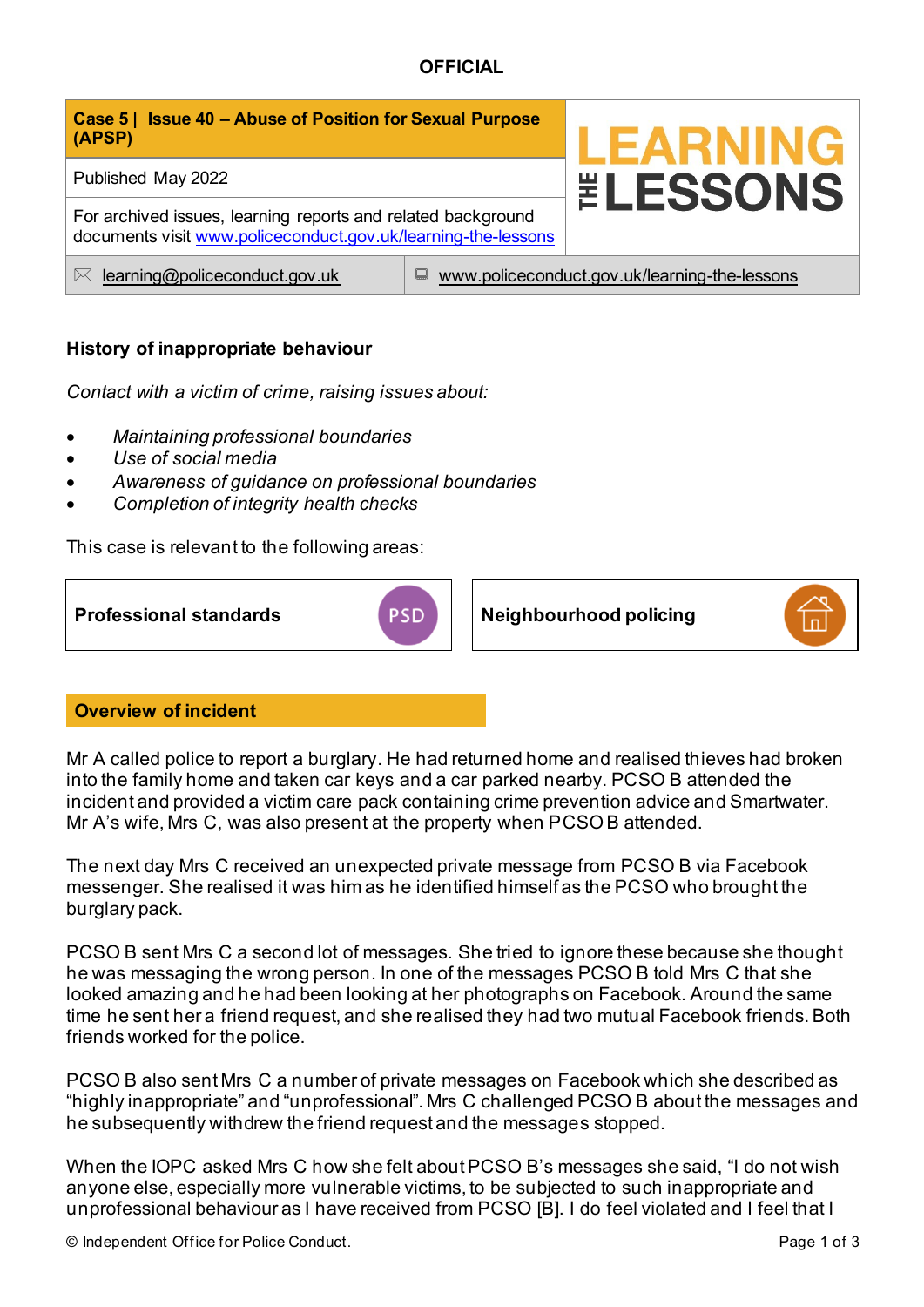was targeted by him… It was already an upsetting time for me and my family as my father was very ill. I did not make PCSO [B] aware that my Dad was unwell, but I believe he could have recognised I was anxious, had been crying and had little sleep. Although I am not a vulnerable person, PCSO [B] visited me during a vulnerable time in my life and I feel he may have targeted me because I was vulnerable. It has been playing on my mind as to whether there has been anyone else that he has behaved this way with. He must be stopped from ever being in a position to do this again as he is supposed to be in a position of trust and confidence and he is clearly abusing his position."

Mrs C made a complaint to the force about the messages she received from PCSO B and this was referred to the IOPC.

During the interview with the IOPC, PCSO B said he was struggling to come to terms with the death of his father and only realised he needed help around the time he messaged Mrs C. He said, as a result, sometimes he just blanked out, panicked, and said things he should not say. PCSO spoke to his supervisor and was referred to MIND. He asked not to be referred to occupational health.

PCSO B added that he understood he should not contact members of the public via social media and was remorseful for causing the family any upset.

PCSO B could not remember seeing guidance on maintaining professional boundaries between police and members of the public. He had completed annual integrity health check forms and discussed these with his supervisor, although he disputed he had actually read the form. He suggested he had just ticked boxes and signed the form as he had been instructed to do.

A number of PCSO B's female colleagues came forward as part of the investigation and reported being contacted by PCSO B via text and on Facebook. Many of the women commented on the inappropriate and repetitive nature of his messages. He would often comment on their appearance and say they were "beautiful" or "hot" and attempt to engage them in conversation.

A number of the women also suggested the messages gave the appearance that PCSO B was drunk when sending them. A parallel investigation took place which looked into allegations that PCSO B had inappropriately touched a colleague without her consent on her backside, touched the same colleague's arms and legs while she was driving a vehicle, and sent persistent, unwanted text messages to a colleague.

The investigation also identified that over ten years prior to the incident with Ms C, police compiled an intelligence report, following comments made by PCSO B to his supervisor. The supervisor reported that communication PCSO B described as a friendly texting episode had led to the female recipient, a member of the public, telling PCSO B that if he did not leave her alone, she would make a complaint of harassment. The intelligence report said that PCSO B undertook not to make any further contact; and his supervisor said there would be an investigation, if the member of the public made contact.

A further intelligence report stated PCSO B was spoken to regarding inappropriate behaviour towards a traffic warden. PCSO B told the traffic warden "he loved her". She wanted no further contact with him and he was advised about harassment, and accepted his behaviour was unacceptable. The force indicated his future conduct would be closely monitored.

© Independent Office for Police Conduct. Page 2 of 3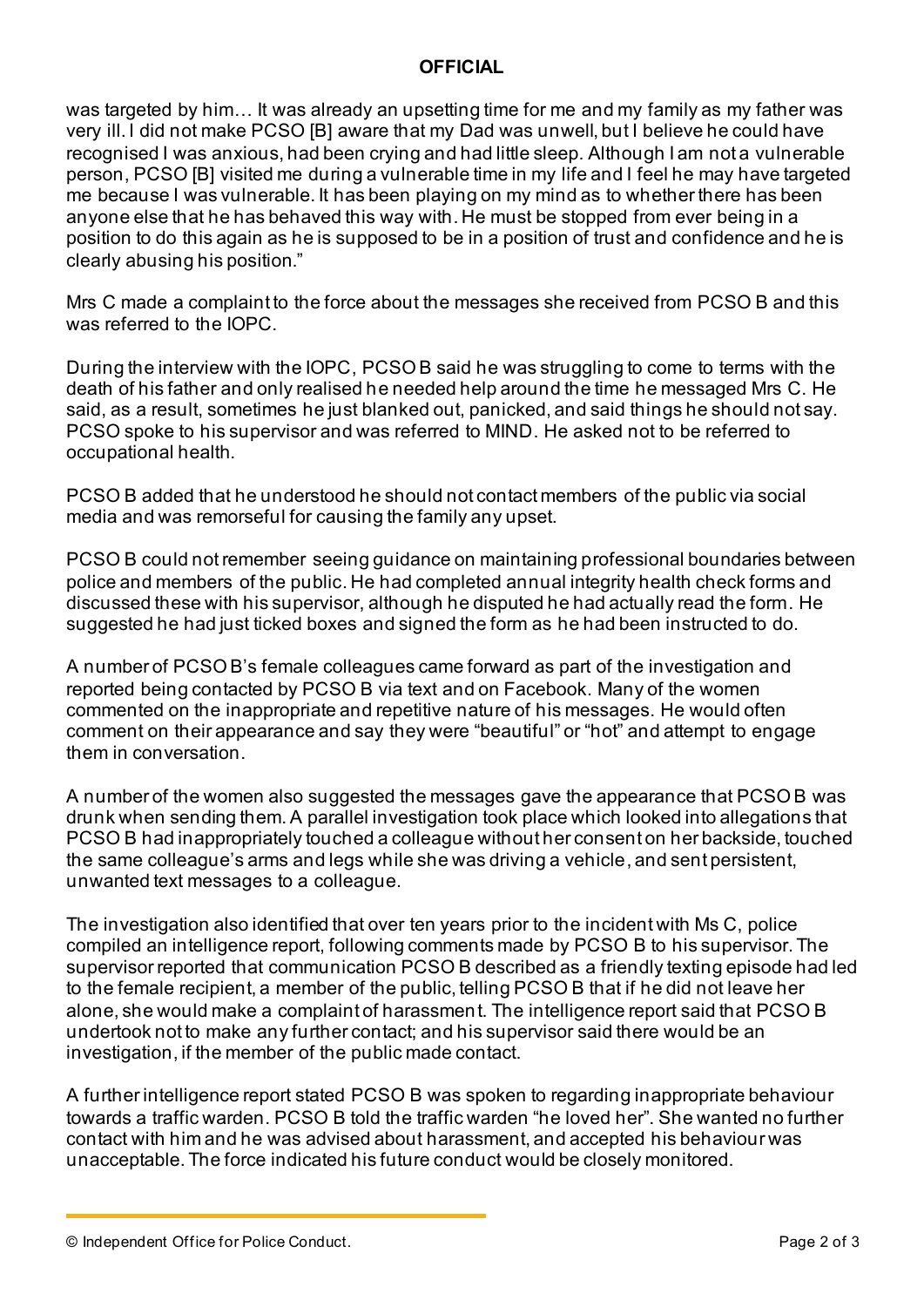#### **Type of investigation**

IOPC independent investigation

### **Findings and recommendations**

#### *Quick-time recommendations*

#### **Quick-time recommendation 1**

- 1. In the early stages of the investigation the IOPC was concerned there may be other officers or staff with similar patterns of behaviour, whose conduct has not been systematically addressed through appropriate disciplinary measures. This could potentially include criminal conduct contrary to Section 26 of the *Criminal Justice and Courts Act 2015*, or misconduct in public office.
- 2. The IOPC recommended that the force reviewed the personnel records of every employee, with the aim of identifying patterns of behaviour, which may amount to abuse of position for sexual purpose.

#### **Response to the recommendations**

#### *Quick-time recommendations*

#### **Quick-time recommendation 1**

- 1. The force chose not to accept the recommendation as it felt it would be impractical to review the personnel records of every employee in light of the scale of the task.
- 2. The force currently operates a system which seeks to identify individuals who receive three or more complaints within a 12 months period, or wider intelligence, and then employ a number of measures to either monitor or address any improper behaviour.
- 3. The force launched an internal investigation into how the PCSO was allowed to continue behaving in the manner he did. This also looked at why local supervision had not addressed the matter or raised it with the professional standards department.

#### **Other action taken by this police force**

- 1. The force currently operates a system which seeks to identify individuals who receive three or more complaints within a 12 month period, or wider intelligence, and then employ a number of measures to either monitor or address any improper behaviour.
- 2. The force launched an internal investigation into how the PCSO was allowed to continue behaving in the manner he did. This also looked at why local supervision had not addressed the matter or raised it with the professional standards department.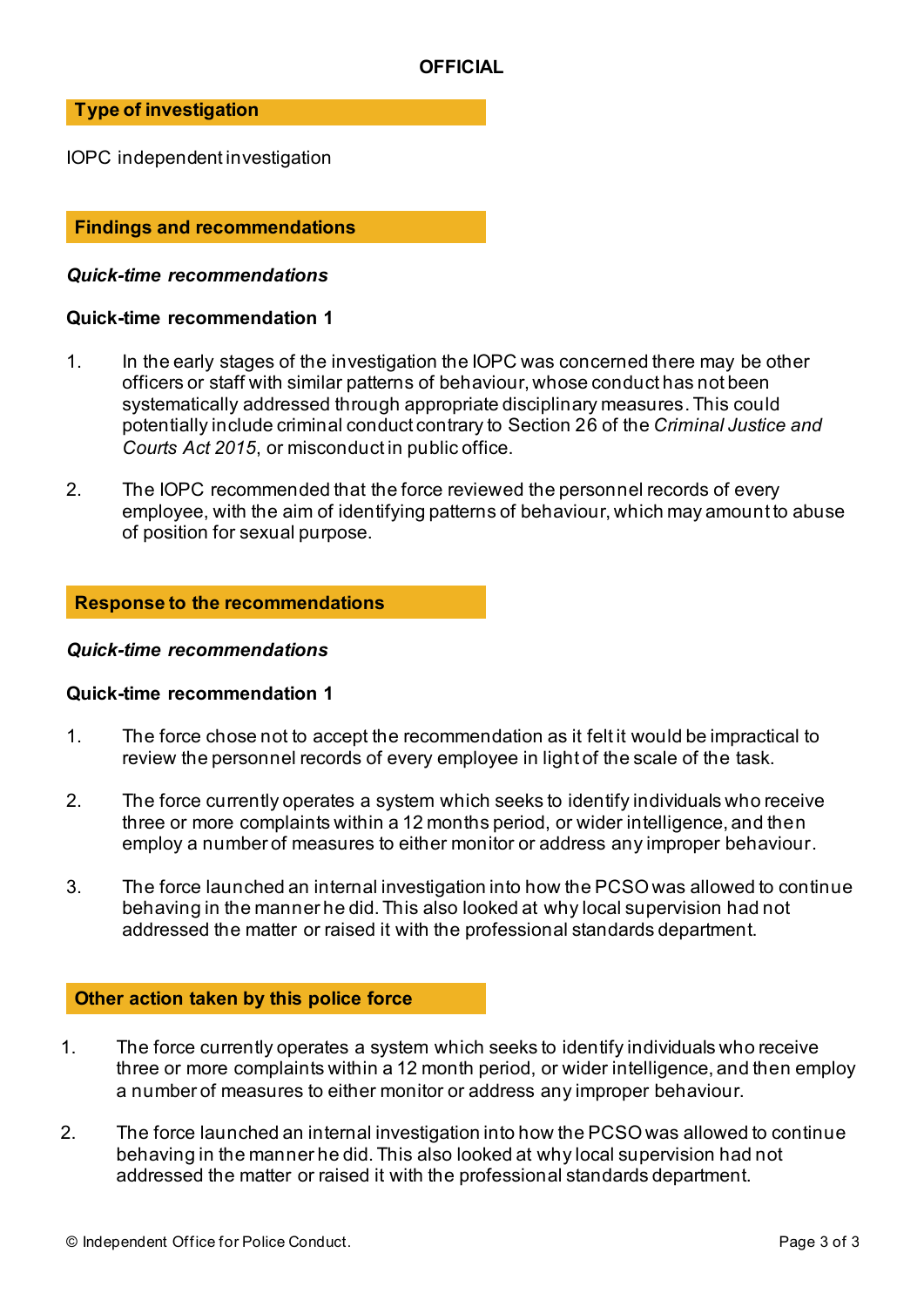3. The force has also taken action to promote the campaigns surrounding abuse of position and sexual harassment in the workplace.

#### **Outcomes for officers and staff**

## **PCSO B**

- 1. PCSO B was found to have a case to answer for gross misconduct in relation to the allegation he sent messages to a female victim of crime via Facebook. By contacting her via his personal Facebook messenger account he contravened the standard of professional behaviour for "authority, respect, and courtesy."
- 2. A gross misconduct hearing took place. The panel found the case against PCSO B was proven. PCSO B was dismissed without notice. PCSO B had resigned prior to the hearing.
- 3. A parallel investigation was undertaken in relation to PCSO B's conduct with a female colleague. PCSO B was determined by the IOPC to have a case to answer for gross misconduct in relation to allegations he inappropriately touched a female colleague on the backside on two separate occasions, that he touched the same colleague's arms and legs while she was driving without her consent, and that he sent persistent, unwanted text messages to a female colleague. A gross misconduct hearing was held at which the conduct level was proven. It was determined the PCSO would have been dismissed by the force as a result, had he not already resigned from the force.
- 4. PCSO B was also added to the barred list, meaning he would be prevented from reentering policing for as long as he was on the list. Officers are placed on the list indefinitely, but can request a review after a period of five years (or three years where their dismissal is related to gross incompetence).

### **Force commentary**

The PSD recognised early on that this complaint potentially involved APSP and took swift action to preserve evidence and to refer the matter to the IOPC. We have since implemented a force wide initiative to inform officers and staff of the risks and signs of APSP and undertaken an enhanced integrity health check where all members of the force have been required to confirm they understand APSP and familiarise themselves with the notifiable and vulnerable associations policy.

#### **Questions to consider**

#### **Questions for policy makers and managers**

1. Does your force use annual integrity health checks, and if so, what guidance do you give to officers and supervisors to ensure these are properly completed?